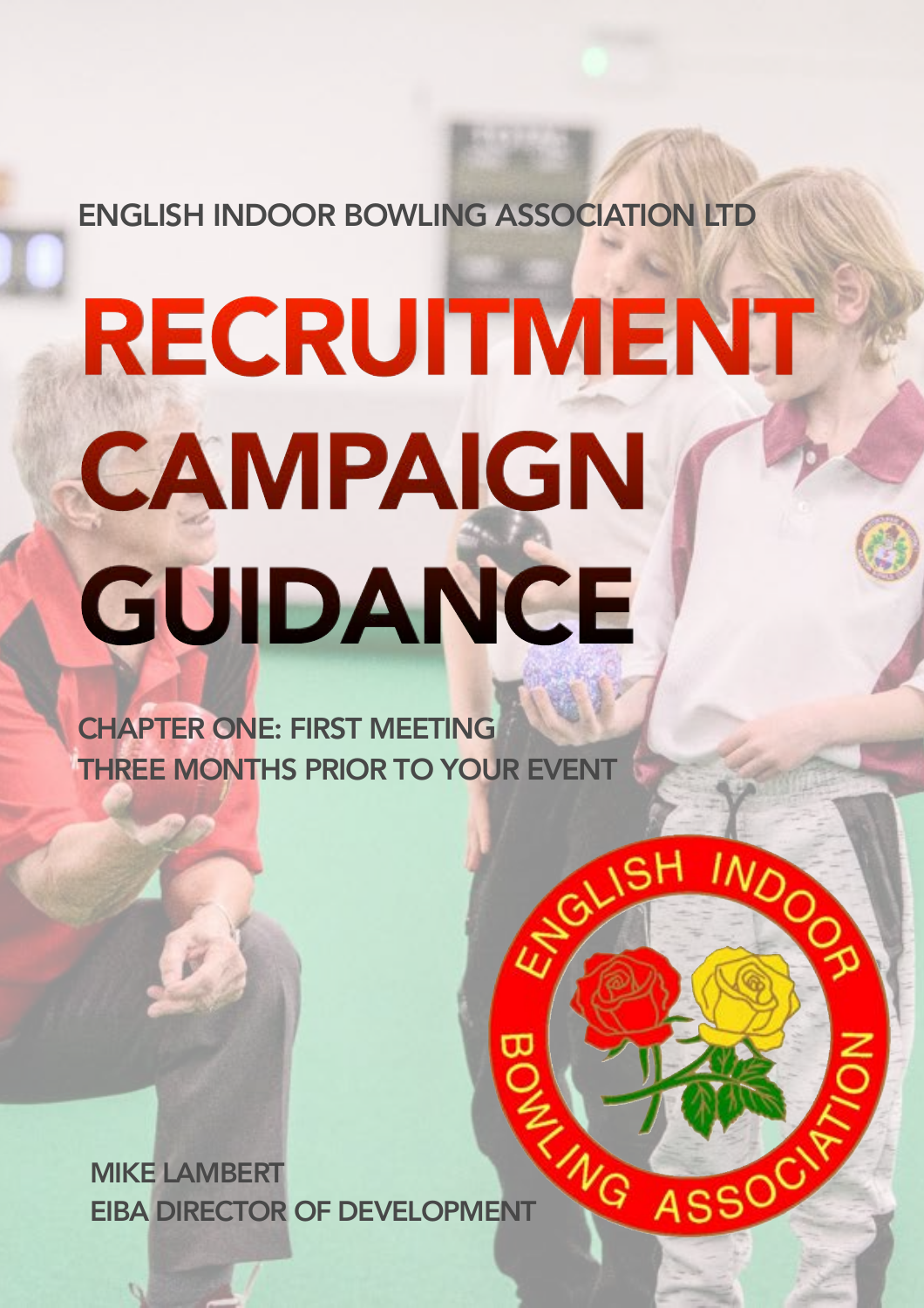

#### Photo courtesy of Bowls Development Alliance

# THREE MONTHS PRIOR TO YOUR EVENT…

# APPOINT A TEAM LEADER

They MUST be a good organiser who will get the timeline planned and will be responsible for overseeing the implementation of your recruitment campaign.

Create a working sub-committee who will both take on tasks of their own and find volunteers for later in the process.

*TIP\* By far the best way to secure volunteers is to divide the task down into small packets of time, e.g. 3-4hrs on the open day for helping, or a couple of afternoons delivering flyers to local shops, church halls etc, saying "you can really help the club by doing this". This rewards the volunteer for the activity but doesn't commit them to a long-term duty.*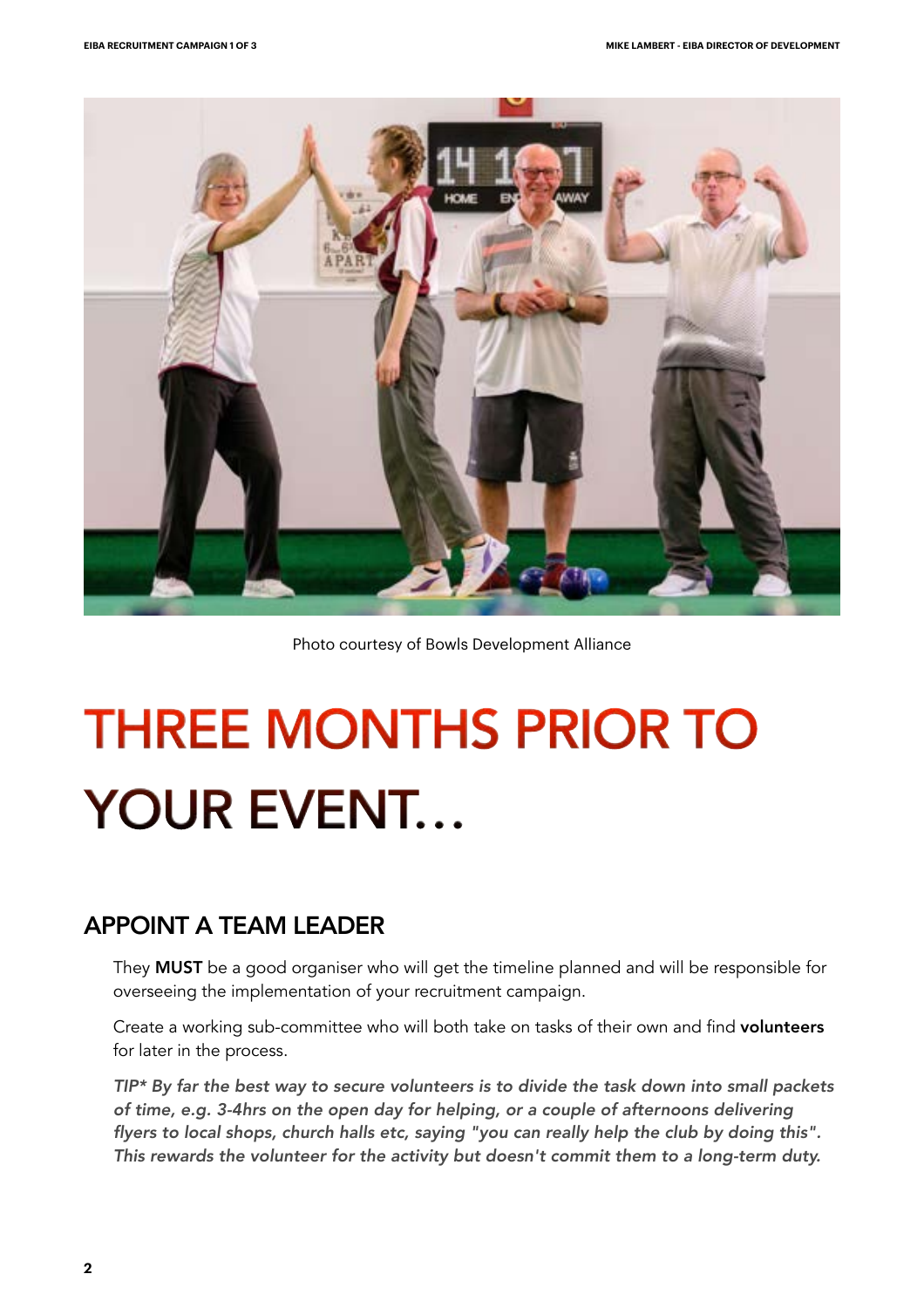# HOLD YOUR FIRST MEETING

At this first meeting discuss how ABSOLUTELY ESSENTIAL it is to accommodate AS MANY AS IS POSSIBLE of the following recruitment methods. Some will get you many more recruits than others, but DO NOT FALL INTO THE TRAP OF DECIDING IN ADVANCE that some activities will NOT be worth doing.

By contrast there are some activities you MUST DO - these will be highlighted in GREEN.

*Please remember that any options you might reject at this stage will reduce the eventual numbers recruited.*

# DISCUSS THE RECRUITMENT METHODS AVAILABLE - LET'S START WITH THE "MINOR" METHODS

### A5-sized leaflets/flyers for distribution around:

(a) the immediate locality of your club, for shops, post offices, church halls, council boards, supermarkets, libraries, other sports facilities etc - pay anything asked. It is a trivial outlay for

## a couple of new members!

(b) For your own members living OUTSIDE the planned distribution area, provide bundles of 20 for any willing members to give to friends and neighbours in their localities.

The photographs used in these flyers needs to be given some thought. It not only needs to be well-lit, colourful and sharply focused (all digital cameras and most phones these days are perfectly suitable for this), but also it needs to reflect the variety of members your club routinely encourages - women, men, old, young, able and disabled



example of a good photograph to use on your leaflets

*TIP\* Try not to use an image of a club game where everyone is in whites and club tops!*

If you have an individual or a team that has won something significant, include this (smaller) photo to demonstrate that your club can also be competitive. Not everyone wants to compete, but it does show your winners in the club's kit and that you are justifiably proud of your champions.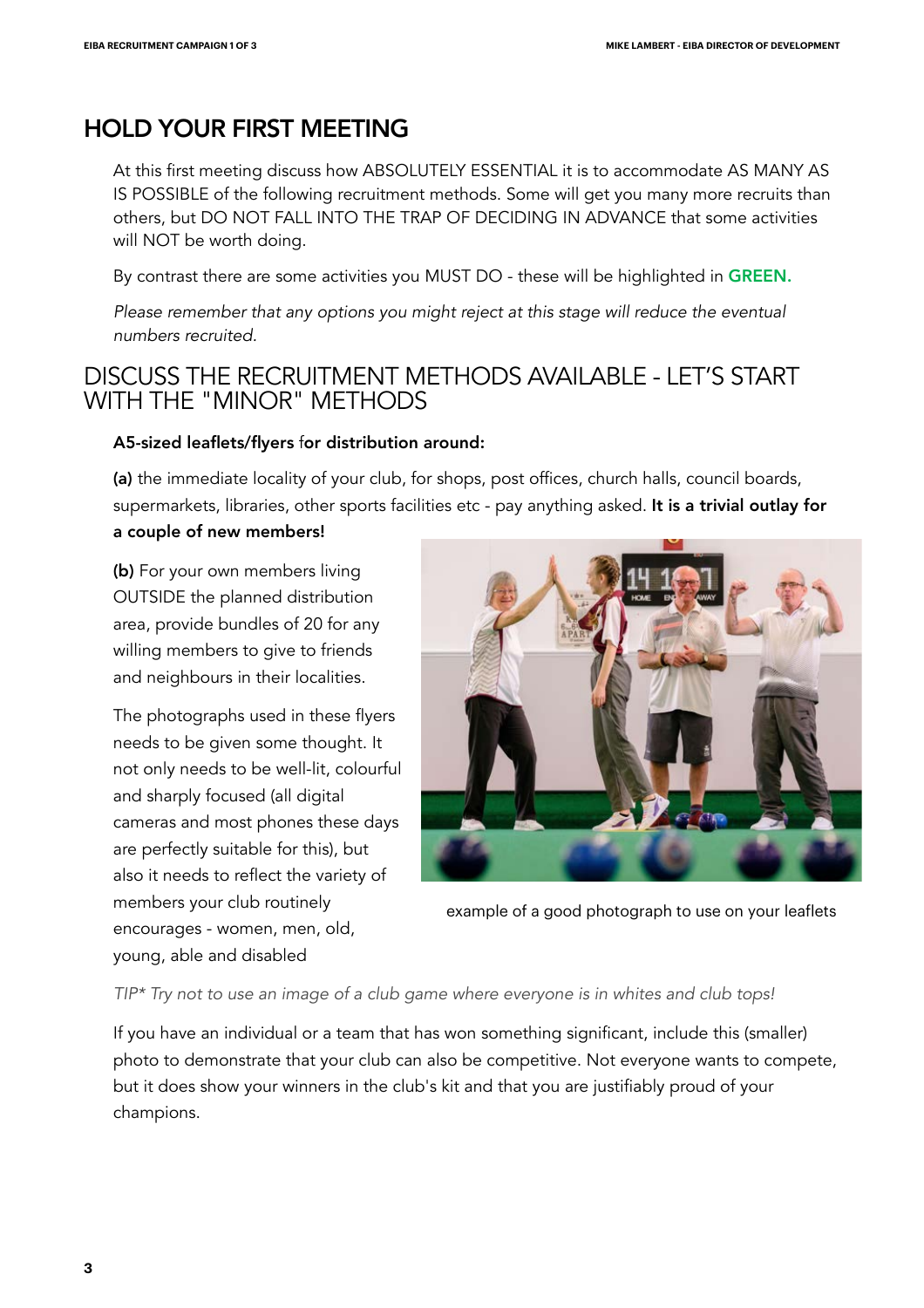#### Newspapers & Magazines

Regrettably these days, very few people read newspapers, preferring social media, but free papers and local & parish magazines may still obtain a minority loyal audience. Each of these options come with a cost, some of which are disproportionally expensive for any expected return, so shop around.

#### *Outcome = You may well find another couple of members this way.*

Perhaps the best route is to invite your regional newspaper, your local free newspaper and/or magazine to publish an article that you provide about your open day, which will include your leaflet and 100-200 words to accompany it - use the word FREE liberally, stress coaching is provided and no specific clothing required except for flat shoes.

This sort of article should not incur a charge because it's a "news" article. It should also prove to be stronger than an advert.

#### *Outcome = that couple of new members might stretch to 4 or 5.*

#### Radio Interviews

Not normally a good return, but if you fancy a visit to your local radio station, you may be rewarded by your power of persuasion, and it could be fun too!

# THE ESSENTIAL BIG FIVE!

# **LEAFLETS**

#### *"Oh, we've tried leaflets - they don't work".*

Really? So why do you still get all that literature through your letterbox for double-glazing, gardening services, river cruises etc? The truth is that leafleting returns are generally tiny, between 0.25-0.50%, so you almost certainly didn't deliver enough. 1,000 leaflets might have got you more than 2 recruits if you were lucky, and you may have relied on your members to do that? A small return for a lot of effort!

You need to have 10,000+ leaflets delivered, and get it done by a professional delivery service (Google will help you find several local companies to choose from), preferably one that has its delivery staff GPS-tagged. You can dictate a radius around your club, or postcodes, or even streets!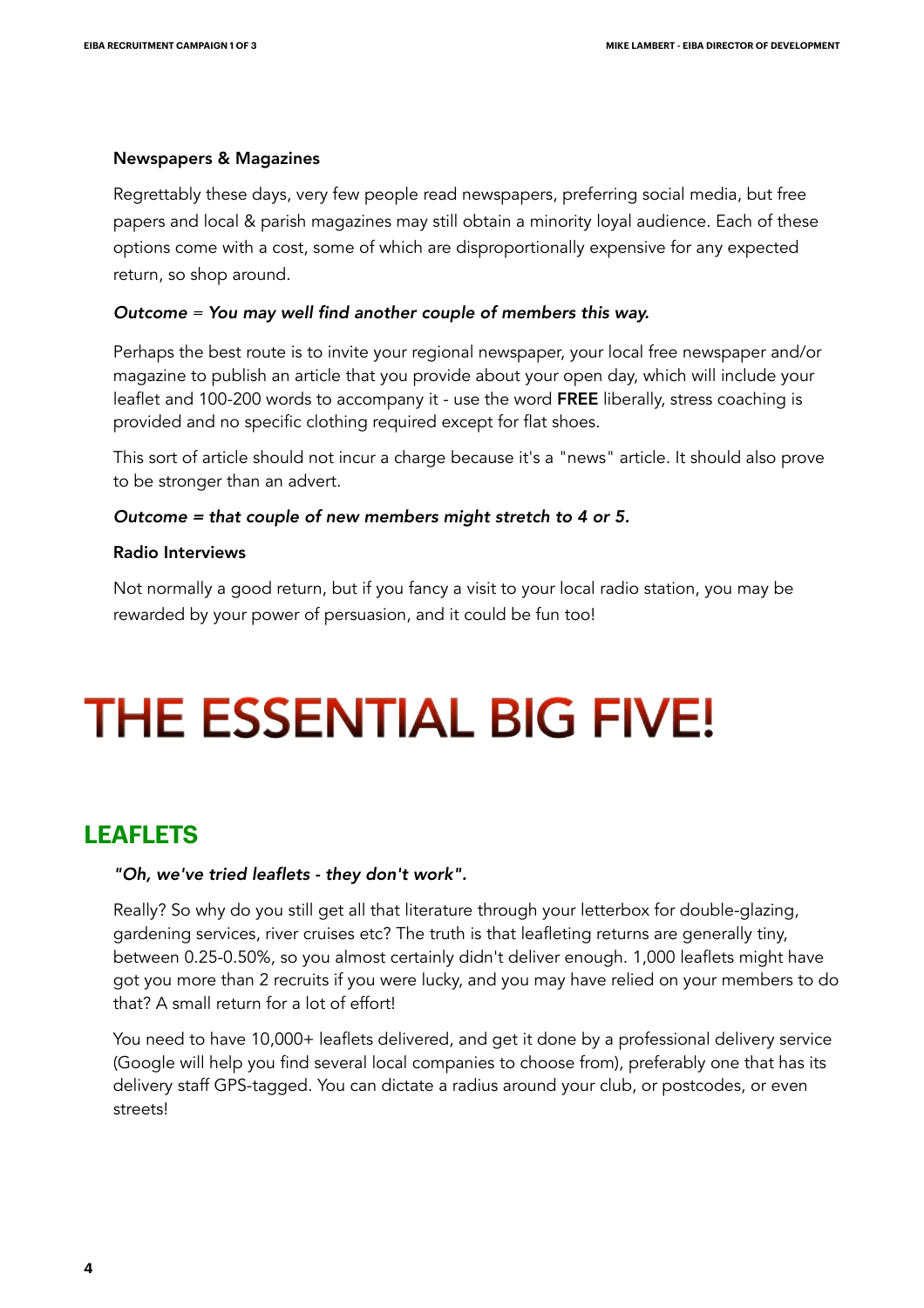Pay for printing the much bigger numbers and be prepared to pay £500 for 10,000 delivered. This together might total £1000, so why should you pay that?



Because every new member you recruit is worth a minimum of £500 to your club!

A recent survey showed that 57% of all club bowlers in England had been members of their club for 10 years or more, so £500 worth is probably conservative, but is an easy figure to multiply.

So… if 10,000 leaflets recruit a minimum of 25 people, you have just spent £1000 to earn £12,500 minimum. THAT'S NOT EXPENDITURE, THAT'S INVESTMENT!

There will be many clubs who have never spent

that much money on recruitment in their history, and there will be many long-serving dutiful club officers who will advise (whilst memberships have declined) that *"we have never done it this way before".* 

Respect these willing club servants but explain politely that this HAS to be tried. There is only one method that will recruit more members than this and they will like that even less.

Outcome = EXPECT 25 new members for 10,000 leaflets delivered, 50 for 20,000 etc.

# **WORD OF MOUTH/BRING-A-FRIEND/FAMILY DAYS**

Now these are justifiably popular and successful recruitment methods, after all you are just inviting people, you already feel comfortable with to join you at your own pastime and see if they take to it as well.

Friends, neighbours and family members will all feel reassured that there are no hurdles they have to jump to try something you obviously find enjoyable. Some may have heard of perceived negatives - dress codes, restricted play times, "having" to be competitive. So it is important that you stress the positives - regular gentle exercise, a great "safety net" for the elderly and vulnerable, good social atmosphere and great bar prices! Most of all that it is a sport for ALL AGES!

Family Days are great for introducing the youngsters, and when they join, they will have built-in coaches/minders/drivers who will cover some of that trickier legislation that quite rightly covers the requirements in modern society to look after the young and vulnerable.

It is good practice generally to reward your existing members for their loyalty and support.

We **STRONGLY** recommend that whatever your membership fee is, you return **HALF** of it to your introducer of the new member. You should NOT reward the new member as they may not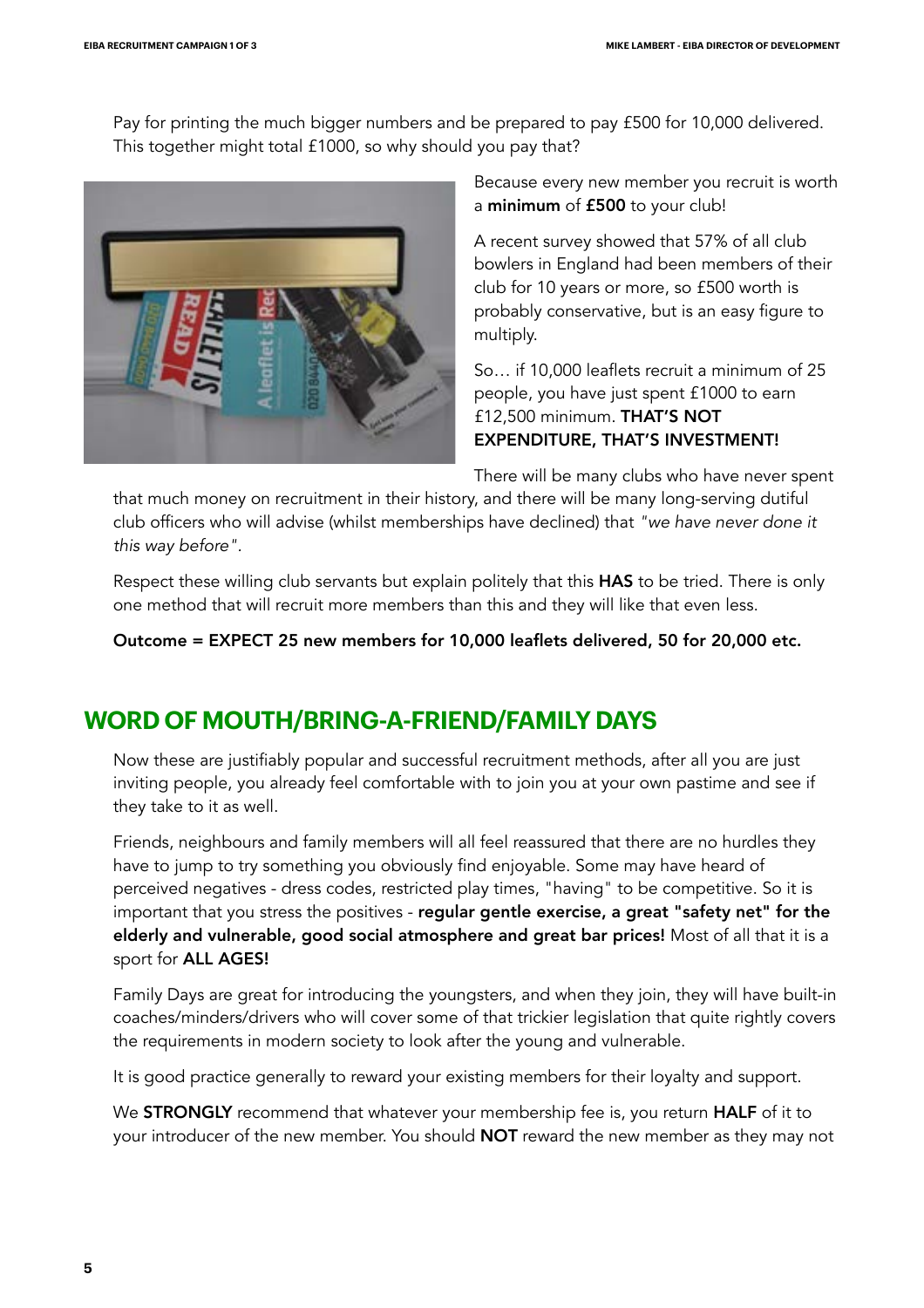stay with you, but if the existing member introduces two people, then their membership is paid for the year! Your club is still in profit from the new members - this is a much stronger method than paying the incomer.

Giving the newcomer a discount does not show confidence in your "product" that you are giving them.

If you are determined to "give" them something, try a £20 bar voucher and you will receive part back as profit, or get rid of some of that second-hand kit to them.

*Outcome = Tie this in with your open day and you could easily expect 6-10 members here.*



Photo courtesy of Bowls Development Alliance

# **BANNERS**

Why would something so cheap and easy to obtain be in the Top 5?

Simple, because they are highly visible in your immediate vicinity and are there 24/7. They also reinforce the other local material you are pumping out at this time and pinpointing "where it's at!"

Waterproof one-off banners can be ordered online with that same photo and message that's on your leaflets, but BIGGER. 1mx3m with eyelets fitted come in at £50-£70, delivered to you by post, and all you have to do is attach them to your walls, fences and local prominent places (by agreement with an outside host if they are willing).



You can have them new each year with the open day date incorporated, or with slots to insert this year's date should you want to re-use in the future. For MAXIMUM impact put them up 2 weeks before the event and they will catch the attention better than if one is permanently hanging there. Other sizes and prices are

available of course to fit your spaces.

*Outcome = Expect 4-10 new members with not much cost and very little effort.*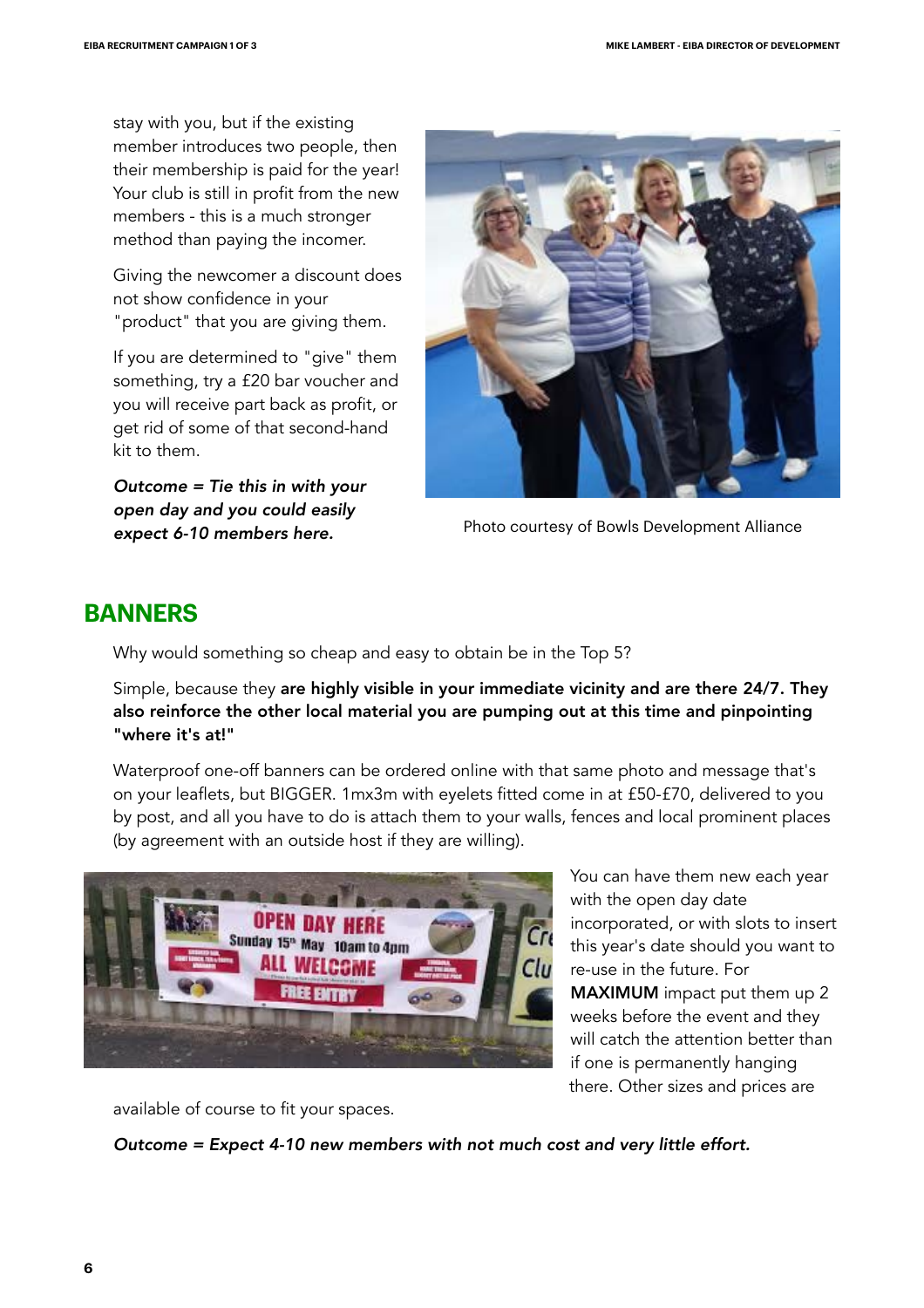# **OUTDOOR CLUBS IN YOUR CATCHMENT AREA**

All indoor clubs will draw from a number of the outdoor clubs in their catchment area, some big clubs may draw from a considerable number. All of these outdoor clubs will have recruited new members during the summer season, even if only by accident and this can be a very big generator of new indoor recruitment too. So why not contact all the club secretaries in your catchment area and treat them exactly like a bring-a-friend category. Invite them to your club for a chat and a cup of tea!

Get the outdoor clubs to recommend you to their new members who would like to continue with their new-found sport. Perhaps invite them to your open day, or even to a separate outdoor clubs welcome day?

Again, as with bringing a friend, offer HALF the new joiners' membership subscription back to their outdoor club. This not only helps these new members continue to play, but also reinforces your bonds with these catchment clubs and gives them welcome extra income.

### *Outcome = Expect 5-25 new members from this source.*



Photo courtesy of Bowls England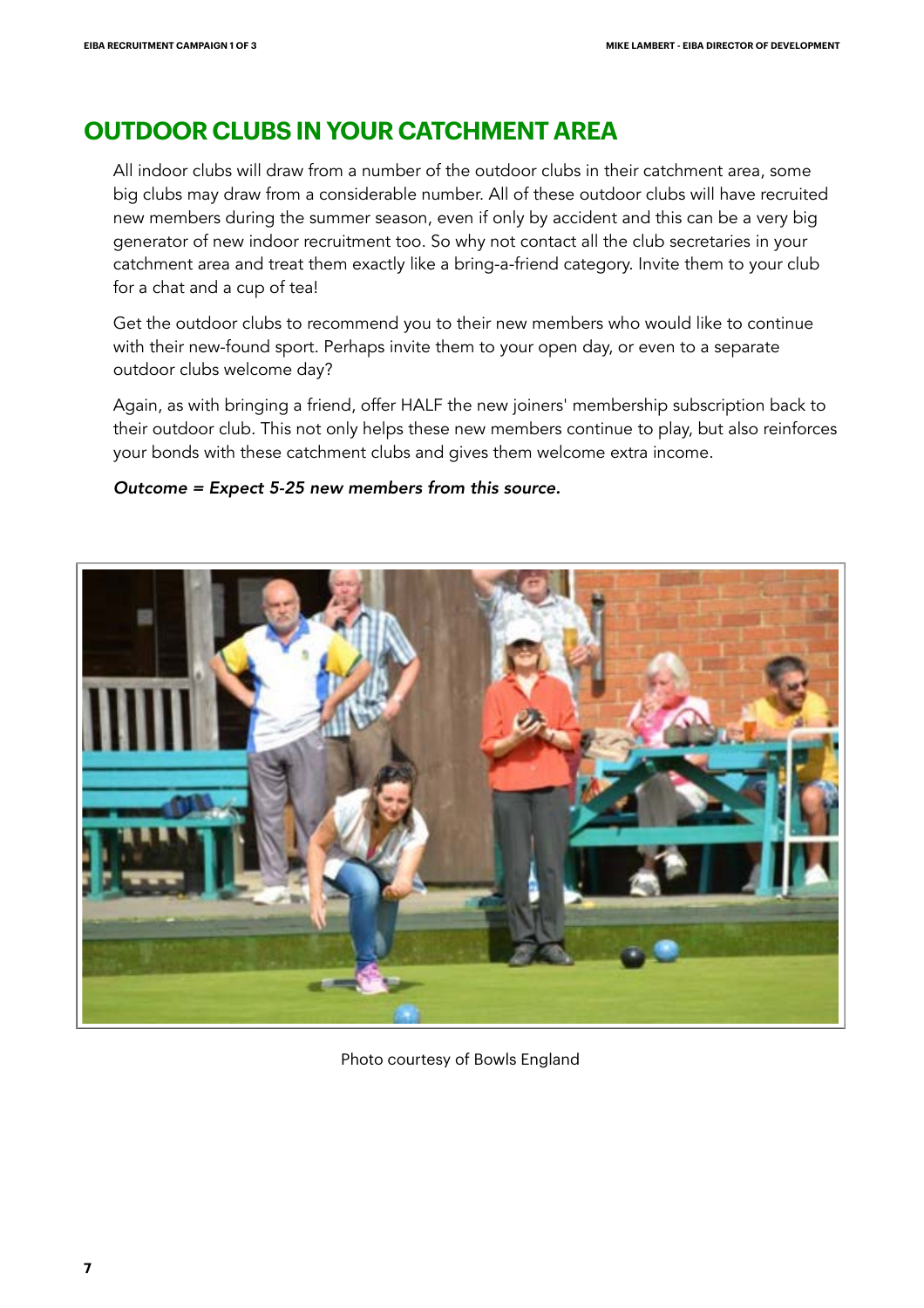# **DIGITAL**

Now this is the future and the method that (a) will outstrip all others and (b) will scare the living daylights out of that nice group of elder statesmen and women that I mentioned under the leaflets section.

The truth is that the VAST MAJORITY of people under 60 years are digitally literate and have presences on Facebook, Instagram, Twitter, WhatsApp etc. It must be well over 80% and yet many senior administrators still believe it is not for them or their club.

We are all cautious or scared of what we do not understand. As a septuagenarian myself, let me break it down a bit for you into categories:

### Your Website:

You don't have one - shame on you. All those back in the 1980s and 90s who used to walk in the gate/front door and enquire about giving bowls a try are still out there, but now they sit at their keyboard and search online.

If your website is not particularly attractive, or even worse - does not exist, then they will simply choose to visit another nearby club that has a more interesting look about it. This searcher will not know that your surface is



better, your members are nicer, or that your bar and restaurant facilities are excellent, all they will know is that the other club looks better because someone has designed a better site!

Now this need not cost a lot of money to correct. You do not need to have a complicated site with lots of upkeep required. What you do need is that photo again on the same page as some contact details - club address, club website and email address are obvious must-haves, and membership secretary contact details also are necessary.

A general description of the club, its best features, perhaps history, coaching, maybe competition status can be there but kept brief. That is all any potential new members need. Then links or buttons can take you elsewhere in depth, e.g. social, officers, history etc.

For your existing members you need someone to keep a members section up to date, but if this is too much for you to do, you should keep your notice boards updated instead.

However, there is no doubt about it, a membership list accessed through a members log-in section, up-to-date team information and league tables, and news items are all a real attraction once someone has joined. The initial web page is cheap and can often be provided by a club member. Ongoing member updates probably require a dedicated officer.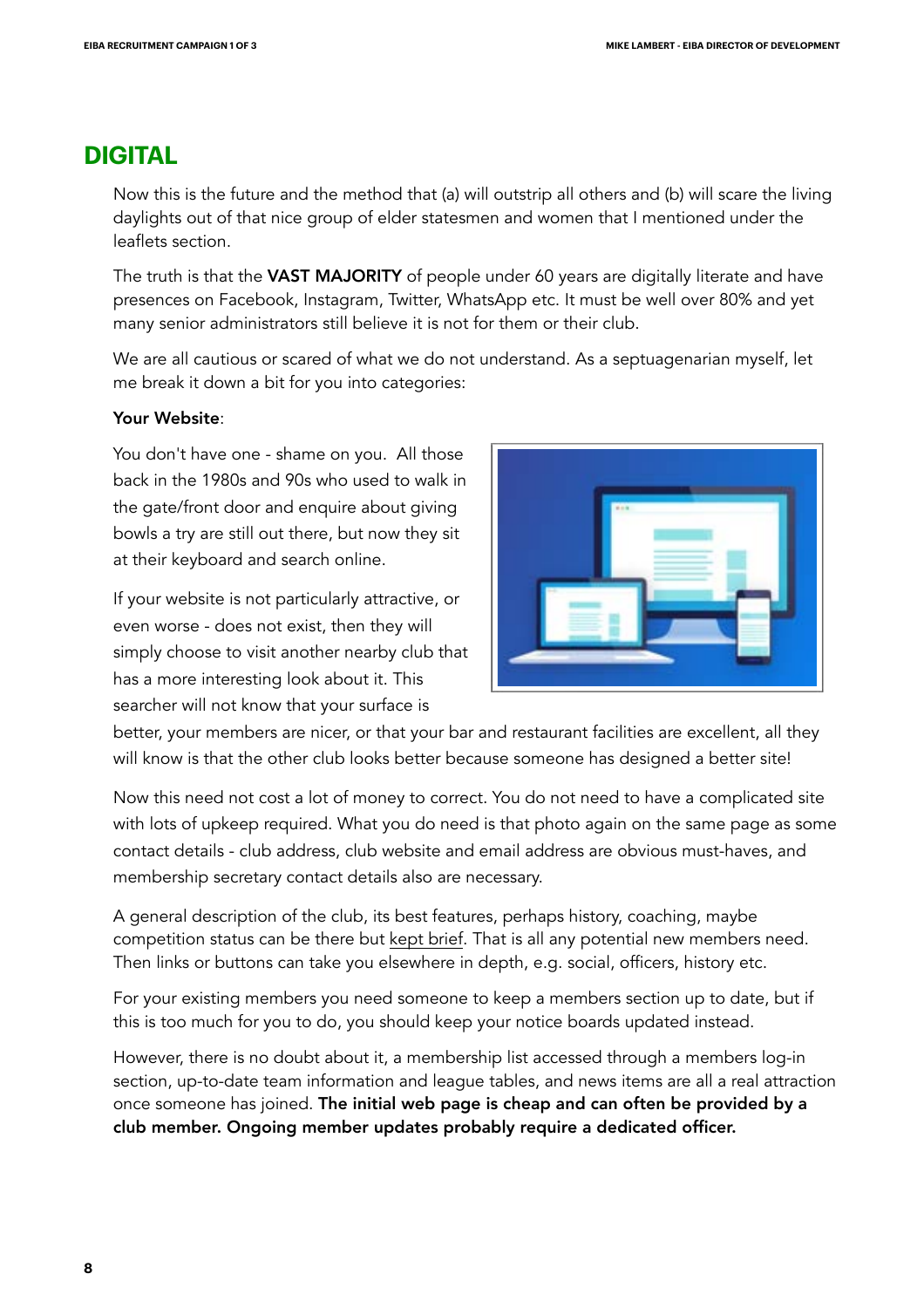### *Outcome = Expect a constant low-level flow of members from this source.*

### Facebook

"Dining with the Devil" said a senior administrator, and you do need a good moderator just in case someone places any unacceptable content on your page.

However, the benefits hugely outweigh the negatives! As your members become used to "newsy" club matters - socials, results, live match updates etc, the trawling through pictures of member's dogs and family photos doesn't seem so bad. It is basically the same as conversations face-to-face in the club, instantly.

There are two huge benefits:

(i) the Facebook "family" in your club are bang up to date on anything the club is working hard to do for their members, whereas it is easy to miss new notices on the Notice Board.

### (ii) RECRUITMENT



Not only can you announce and prepare your open day, seek volunteers, but you also get a constant trickle of new member enquiries as if you had the banners and posters out already.

The more members you have on your Facebook page, the more friends and nonbowlers see this lively club you have. This creates that tendril-like spread of information far outside your own club community, amongst the desired age-

group and bring-a-friend candidates you are seeking.

When you have your open day finalised, just ASK all your members to "share" the date and details to their followers. If you have an established Facebook community this information will percolate to thousands of people FREE.

### *Outcome = Expect 20-50 members*

Now, if you don't have an existing Facebook Page you can still use it as a recruitment tool.

What you do is create a 'Club Open Day' page for the occasion in the same way any individual would create their own page. You can then pay for your open day advert to be advertised to other Facebook users when they open their Facebook page.

The recipients selected are defined by you according to how much you elect to pay - typical parameters are the number of days (e.g. 10), the radius from your club (e.g. 5 or 10kms according to your local population density) and age profile (e.g. 30-60yrs).